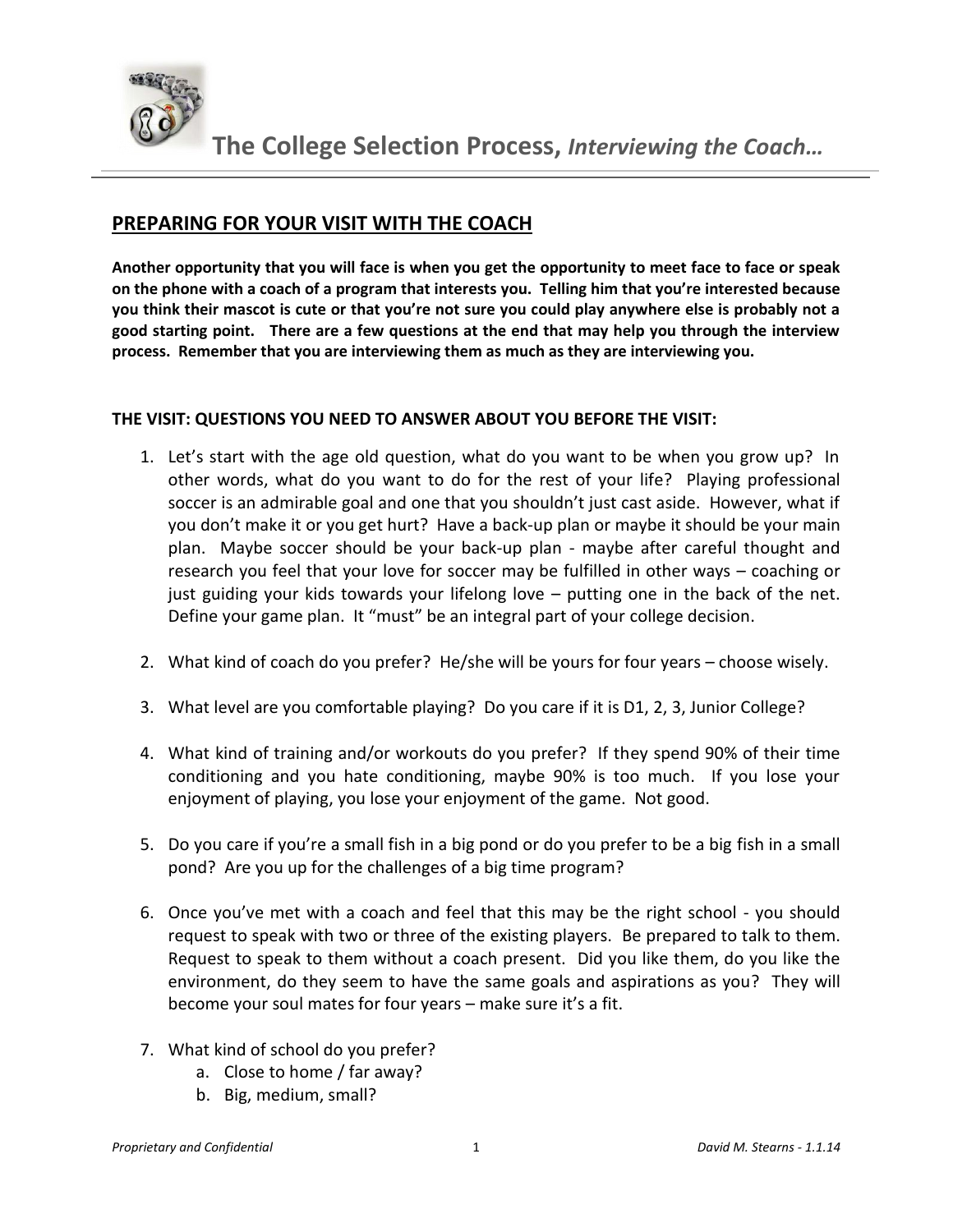

- c. Do you care if it's co-ed?
- d. Do you care if there are religious or other affiliations?
- e. Do you care how good of a team they are?
- 8. What should I bring to the interview?
	- a. Your list of questions.
	- b. A notebook and pen. Take notes. It will impress the coach and you will never remember the key points of the meeting if you don't write them down.
	- c. Anything you want to leave with the coach. I would recommend a bio/resume, maybe a video of a game and definitely contact information. Leaving something with them is very important.

Now that you've thought a bit about the interview, let's think about what to ask. Some of these sample questions below may seem direct and maybe a little intimidating to ask. However, they are all legitimate questions and any good coach will have no problem with them. Coming with a logical and well thought out list of questions shows that you are doing your homework and care about the program and college that you are considering. To you this is more than just a decision to attend, but a commitment to achieve. Remember this is as much about you interviewing the coach/program as them interviewing you. You and your family need to be comfortable with the institution, the program and the coach.

Lastly, remember your research – know as much about the school, the soccer team and the coach as possible. If at all possible, see a game or two. Review all your data before you attend the visit. Preparation will impress the coach and you did all that research, so you might as well use it in a productive manner.

## **SOME QUESTIONS TO CONSIDER FOR THE VISIT:**

These are sample questions designed to help you build your interview. Modify them and/or add your own. Personalize it to the school you're visiting. Ask the Coach:

- 1. When I start as a freshman, who will be my coach how many coaches on the staff, how do they break out as far as coaching the team and players?
- 2. Ask about the staff's qualifications length of time coaching, where, success, etc. Usually there is a bio for all coaches on the website – make sure you visit it first.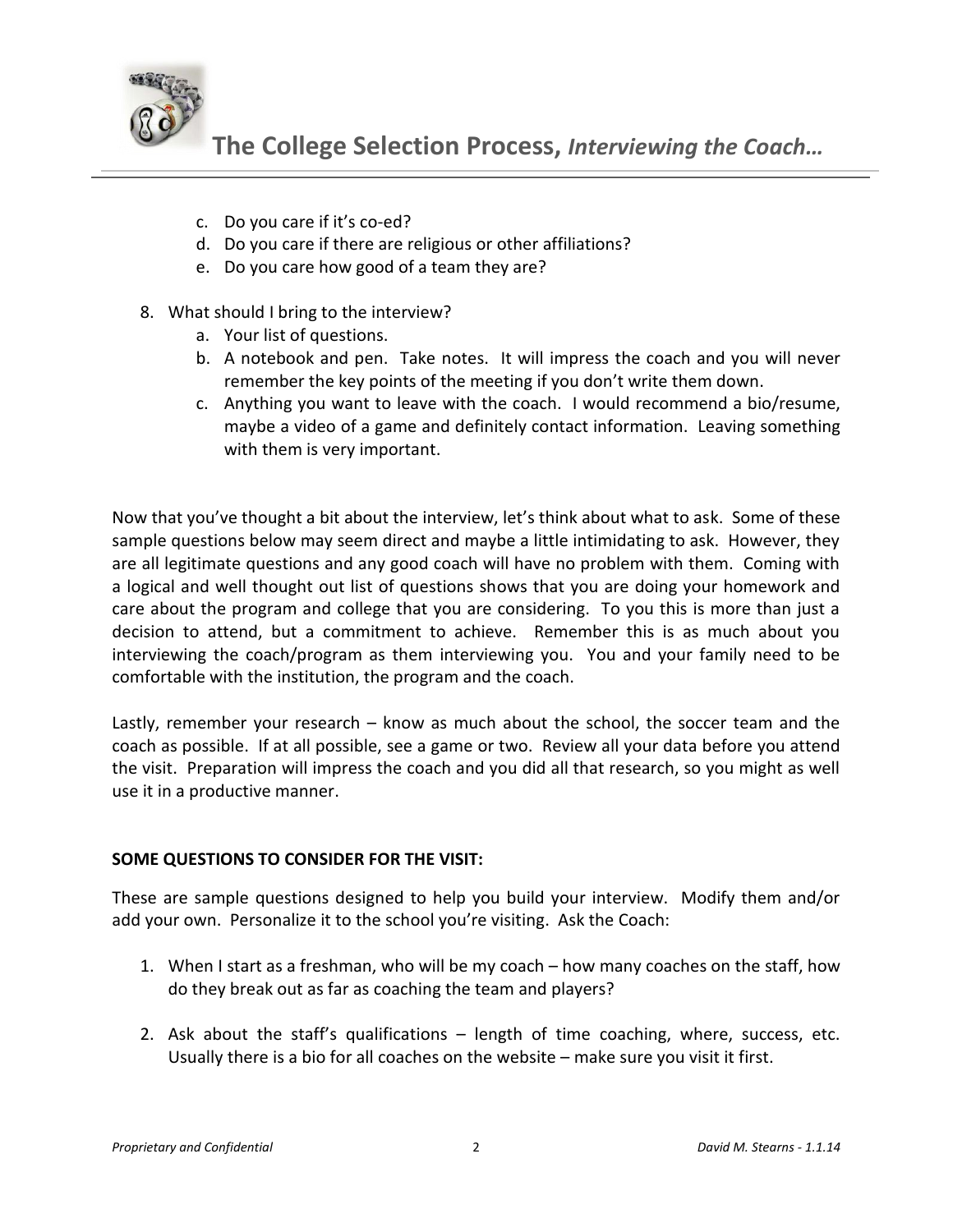

- 3. How long have you coached at the school? Where else have you coached? Do you plan to stay here or move to a larger program in the future? If yes, why? You don't want to fall in love with a coach that is going to leave next year.
- 4. How many different coaches have coached this team over the last 10 years (they may have already answered this when speaking to their tenure)?
- 5. How many days of worth of classes did the team miss last season?
- 6. What's the travel schedule look like how far away do you play regular season, tournaments, etc.? You should know some of this from your research. You may want to position it as: I see that you play as far away as "Virginia" in your pre-season games – do you see that changing? Do you stay overnight before/after games?
- 7. What assistance (programs, tutors, advisors, etc.) is available to the player to keep up with their work? Academics are important to you - there is no expectation to be behind, but it is important to you that the athletic program supports academic achievement. You need to know if there is help if you need it or your teammates need it.
- 8. Are there currently any players academically ineligible? What's the team average GPA?
- 9. Does the academic side of the institution support athletics? Are they committed to the success of their teams? How so?
- 10. Do the payers receive any special assistance with academics, such as early enrollment for classes to ensure that they can get the classes they need and stay on a four year graduation plan?
- 11. What are the off-season workout schedules/programs/expectations?
- 12. What are the desire goals of your program regarding approach to games, playoffs, NCAA tournament, training and development on and off the field?
- 13. Describe your training program? What facilities are available on campus for the players to leverage (weight training equipment, fields, indoor, outdoor facilities, etc.)?
- 14. How do you approach practices throughout the season? What does a typical practice consist of regarding format, conditioning, development? Does that change over the course of the season?